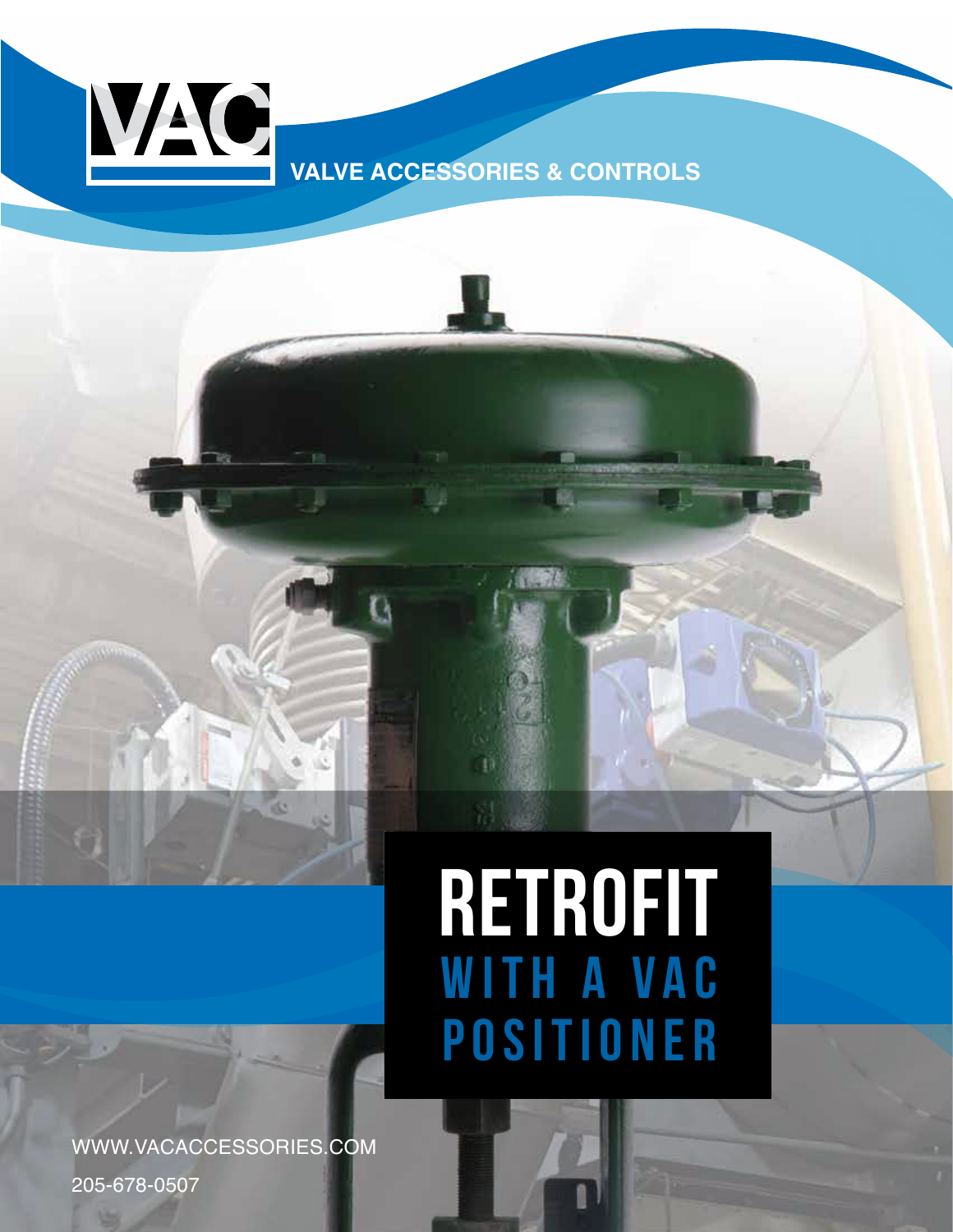# Retrofit your valve with a VAC Positioner VAC GIVES YOU A CHOICE

Most industrial control valves are equipped with the valve manufacturer's standard positioner when the valve is first delivered. As these companies move into new generation products, they often leave behind a whole marketplace of product needs without products that would best fit those applications. When these manufacturers' standard positioners need replacing, what choices are you offered? High prices, poor delivery, or discontinued products leave users without many options.

- VAC provides you with current designs and competitive cost choices including:
	- Electropneumatic positioners
	- Pneumatic positioners
	- Digital positioners
- VAC gives top notch service. Our comprehensive inventory is supported by caring and knowledgeable employees.
- Retrofitting with a VAC positioner offers flexibility and versatility in mounting (rotary or linear) with a single, standard positioner.
- VAC positioners are simple and rugged, all with aluminum housing and quality components.

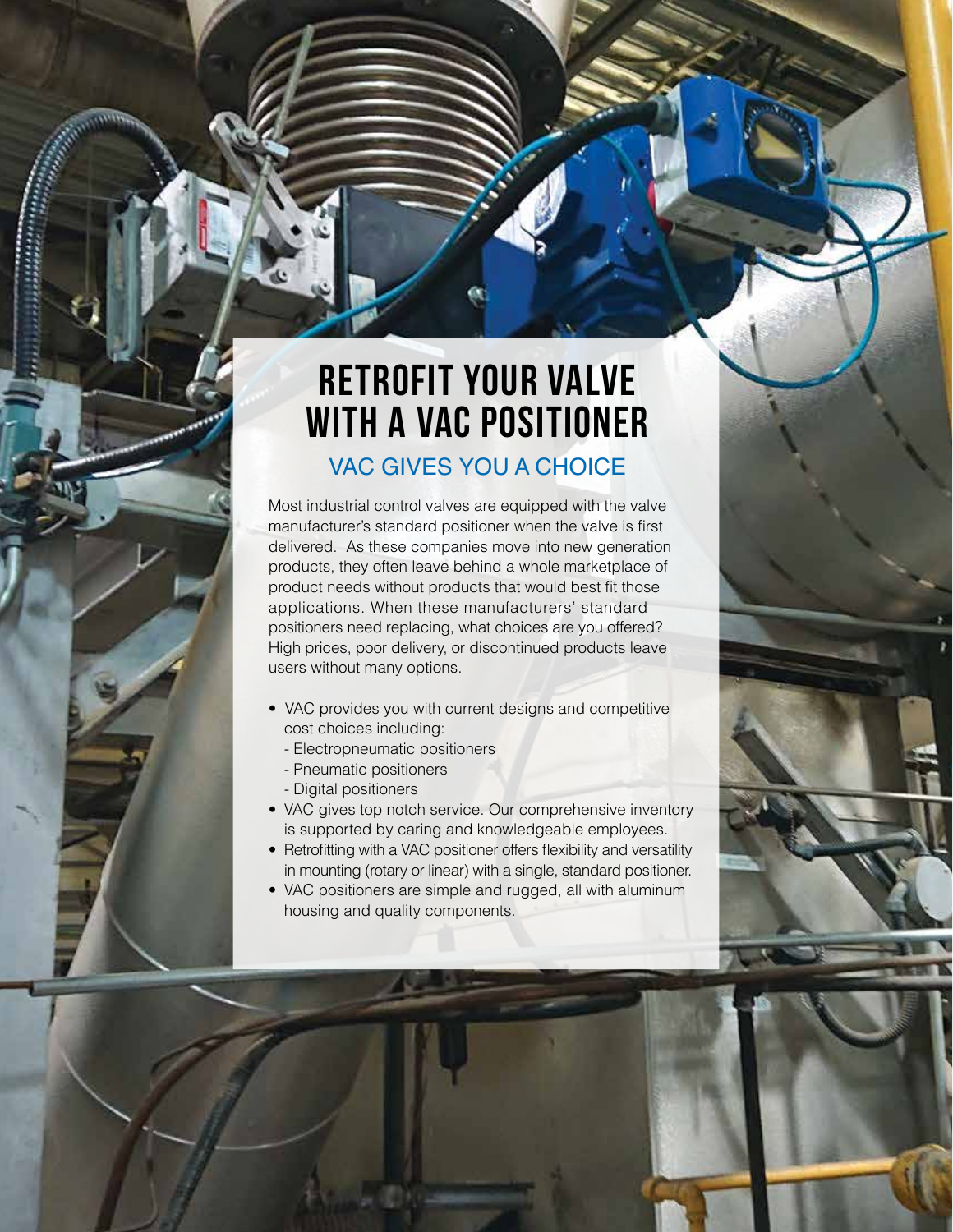

## **The Modularity of the VAC V100 Positioner**

The V100 incorporates the flexibility of converting from a pneumatic unit to several versions of an electropneumatic unit in a matter of minutes. Without removing the unit from the mounted valve package, you can add gauges, a feedback module, or a raised indicator at any time. Of course, you can also order them configured in any of these models and then change or remove components in the field as needed. Maximum modularity equals maximum flexibility. Simple design and quality components provide maximum performance as well.

#### **V100 BENEFITS**

- Compact Design
- Quality components = rugged and accurate performance
- Screw driver slots in the span and zero ferrules, along with external zero adjustment, help make calibrating the positioner simple
- Easily maintain all key components
- Clear, visible arrow indicator standard-beacon optional
- Field changeable to any I/P option



## **V200 Positioner. All In a Single Compact and Rugged Housing**

The V200 incorporates the flexibility of quickly converting from a pneumatic unit to several versions of an electropneumatic unit. The ability to add position feedback is also a benefit. One compact and rugged housing provides maximum flexibility and versatility.

With a rugged Nema 4X, IP 66 die cast aluminum housing, versatile polyester coating, optional Tufram® or Nickel coatings, low -58F or high +325F temp options, and standard features like external zero and span adjustment, this unit expands the VAC offering to cover this "all in one" market for positioners. Add to this the excellent performance yet simple design, and the combination equals a real value.

### **V200 BENEFITS**

- Compact Design
- Quality components = rugged and accurate performance
- External zero and span (complete calibration) adjustment without removing cover
- Easily maintain all key components
- Clear, visible arrow indicator standard-beacon optional
- Field changeable to any I/P option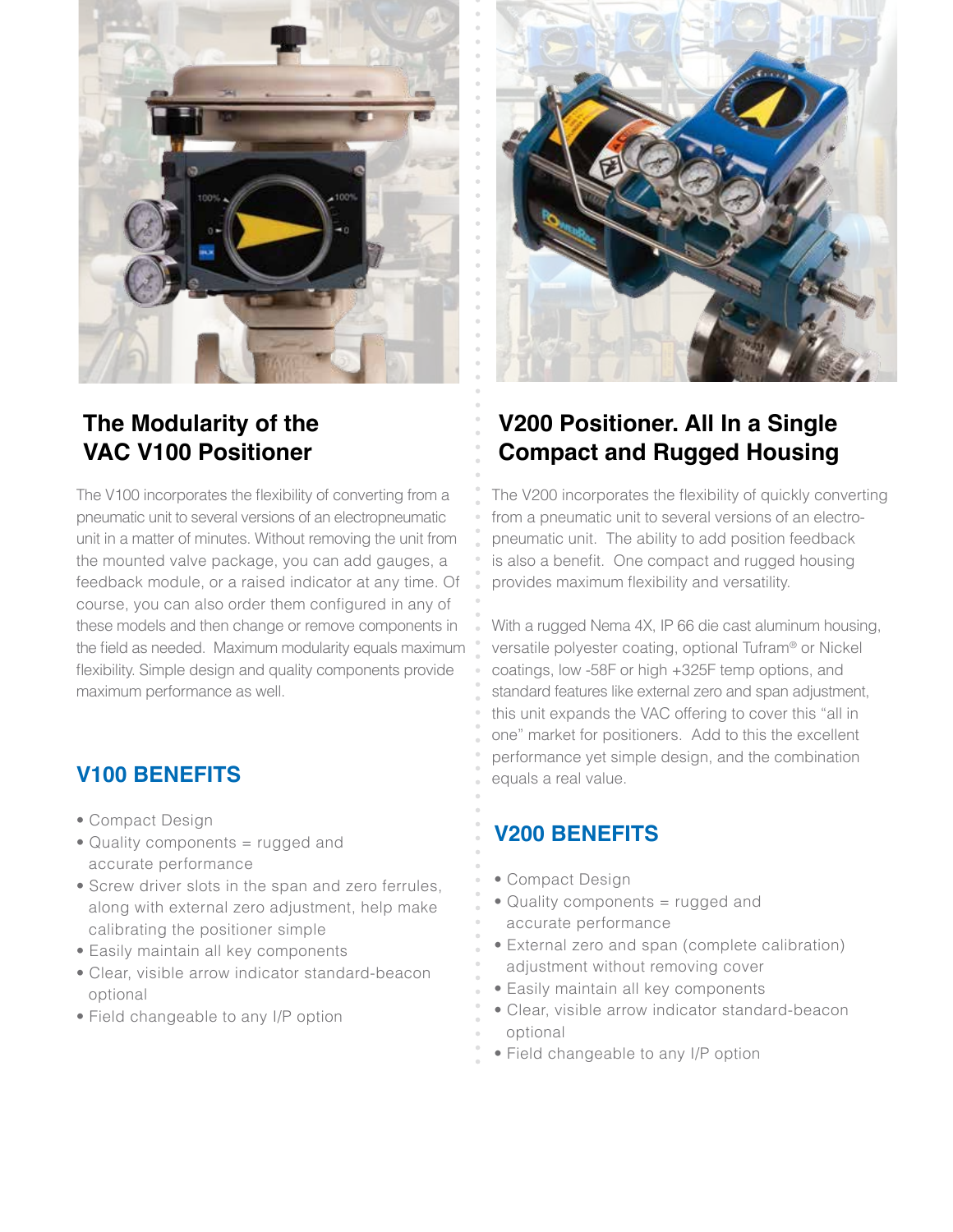

# **VAC D400 Microprocessor Based Digital Positioner**

The VAC D400 is a microprocessor based, intelligent instrument that can be mounted to rotary or linear pneumatic actuators for accurate positioner and/or process control. This unit, while sophisticated in its accuracy and performance, is simple to mount and calibrate. With good filtered air and proper maintenance, the D400 can provide very accurate and trouble-free service for many years. Available with Hart, Foundation Fieldbus, or Profibus communication, the D400 range of applications and communications meets the latest industry standards. The efficiencies of the D400 are not only in its microprocessor based technology and accuracy, but also in the pneumatic air handling where air consumption is kept to a very minimum.

#### **D400 BENEFITS:**

- Microprocessor based valve positioner
- User friendly, menu driven programming with LCD Display
- Local push button configuration—no handheld device or PC necessary
- Low air consumption and proven dependable mechanical design
- Modular design—available with position feedback, micro switches and "Fail Freeze" options. Same unit for rotary or linear mounting.
- Aluminum Housing—Nema 4X IP 65 Enclosure— Standard—Electrostatically dipped varnish with stove-hardened epoxy resin.
- Unique adaptive control feature offers the ability to enhance valve/actuator package for maximum control without upsetting the process.
- ATEX-FM-CSA-IEC-Ex approvals available



# **VAC D500 Advanced Digital Positioner**

The D500 microprocessor based positioner incorporates the latest technology, flexibility, and user-friendly features into one package. Standard push buttons and LCD display allow for local operation and calibration of the control valve package. A robust design with excellent air delivery, uses traditional and proven components to provide very fast, accurate and consistent control with very low air consumption.

Options including analog or digital feedback, various switches, plug-in modules for emergency shutdown, universal analog input, fail freeze capability, pressure sensors for advanced diagnostics, intrinsically safe or SIL2 approvals make the D500 a complete positioner package. Coupled with multiple drive adapters and an extensive list of rotary or linear actuator mounting, VAC offers users and distribution channels unmatched flexibility and opportunities.

#### **D500 BENEFITS:**

- Reliability proven rugged technology, vibration test specified
- Flexibility various mounting options, analog or binary feedback alarms, micro-switches, universal analog input available
- Diagnostics pressure sensor option for advanced diagnostics with partial stroke capability standard
- Performance very high resolution and air delivery, precise positioning with 270° sensor, SIL2 approval available
- Simple push buttons and LCD display for auto-calibration and configuration with standard loop calibrator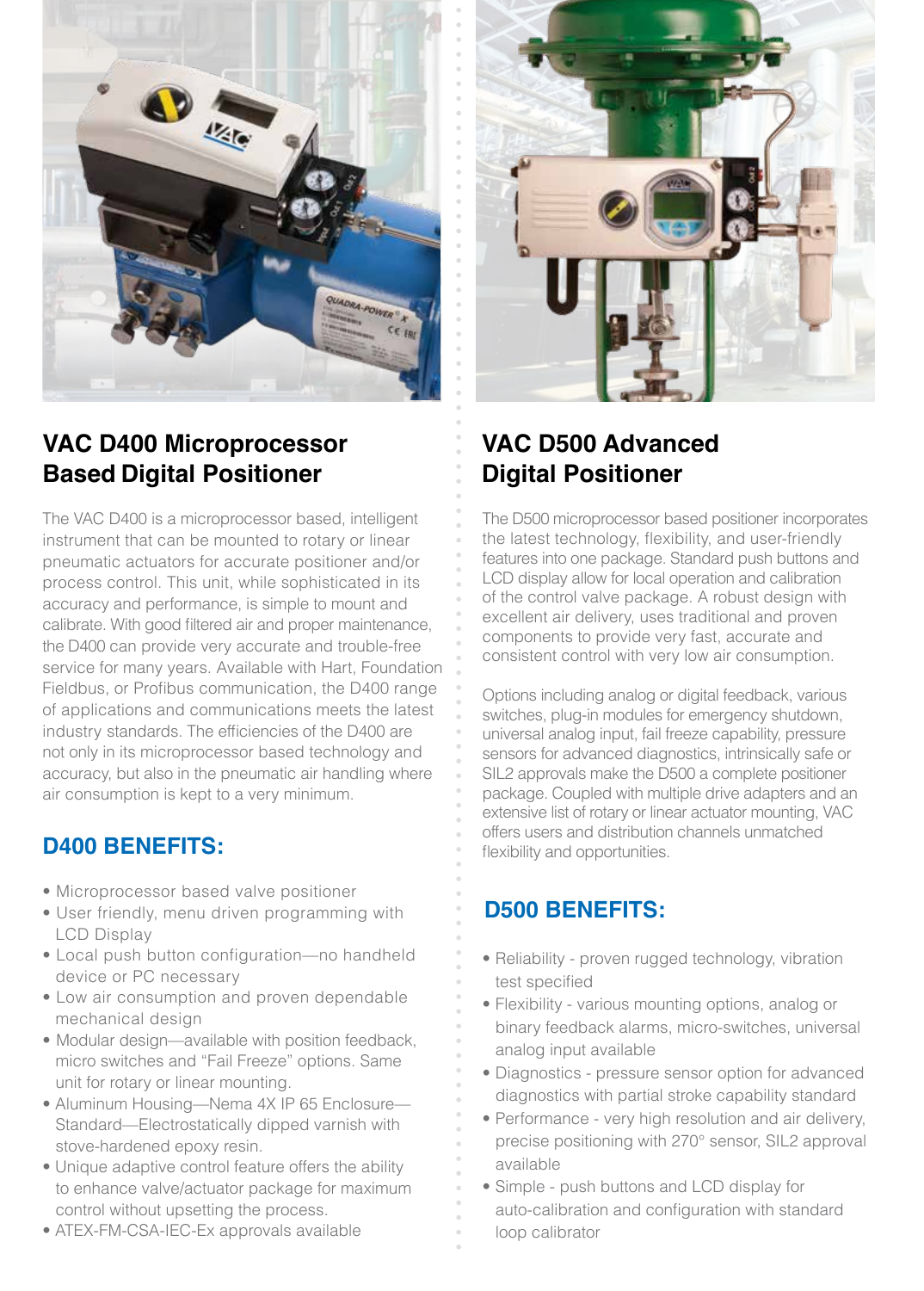# Mounting Kits

- Over 200 actuator mounting kits available (rotary and linear).
- Custom designed kits for specialty applications
- Universal approach to mounting to facilitate standardization and simplification.

VAC has many other designs available for short lead times, and will even address making custom kits. Please provide the following information when contacting us about kits:

- 1. Actuator model number and size
- 2. If a linear valve, the stroke length or travel

Other information like valve type and age of the actuator can help identify the correct kit. Actuators go through design revisions and top works changes; we make every effort to stay current on new designs.

Additional mounting kit information is available on our website: www.vacaccessories.com